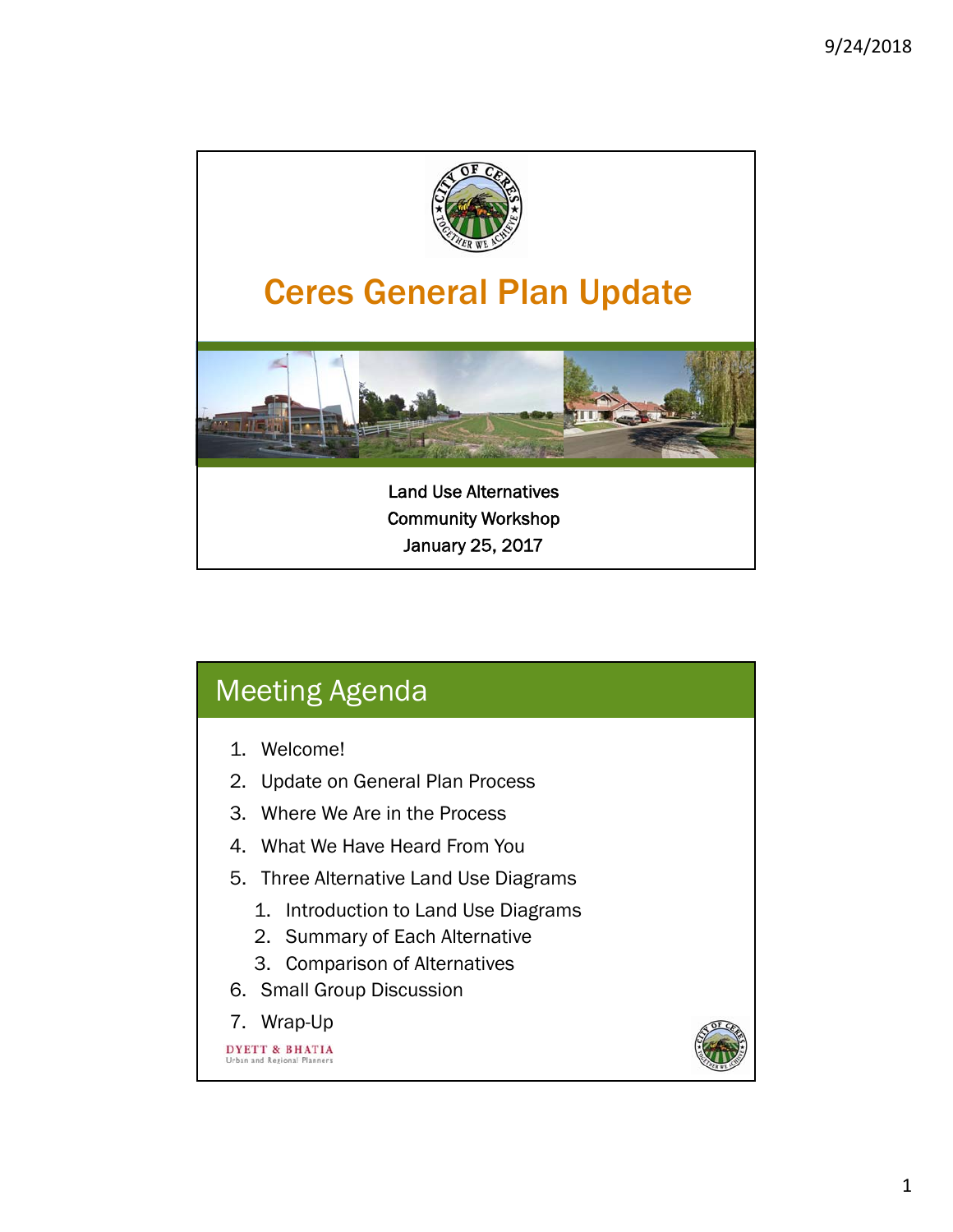

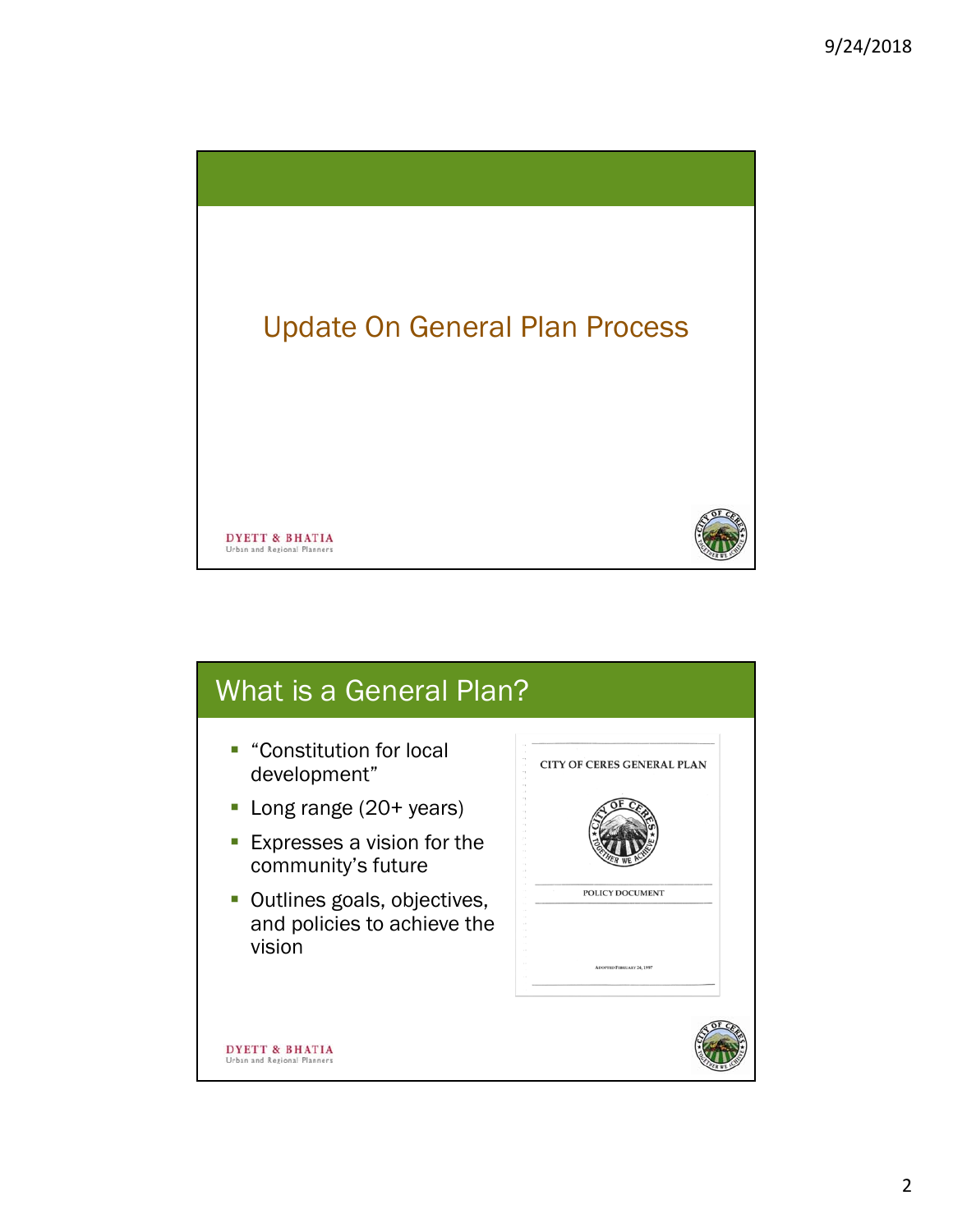

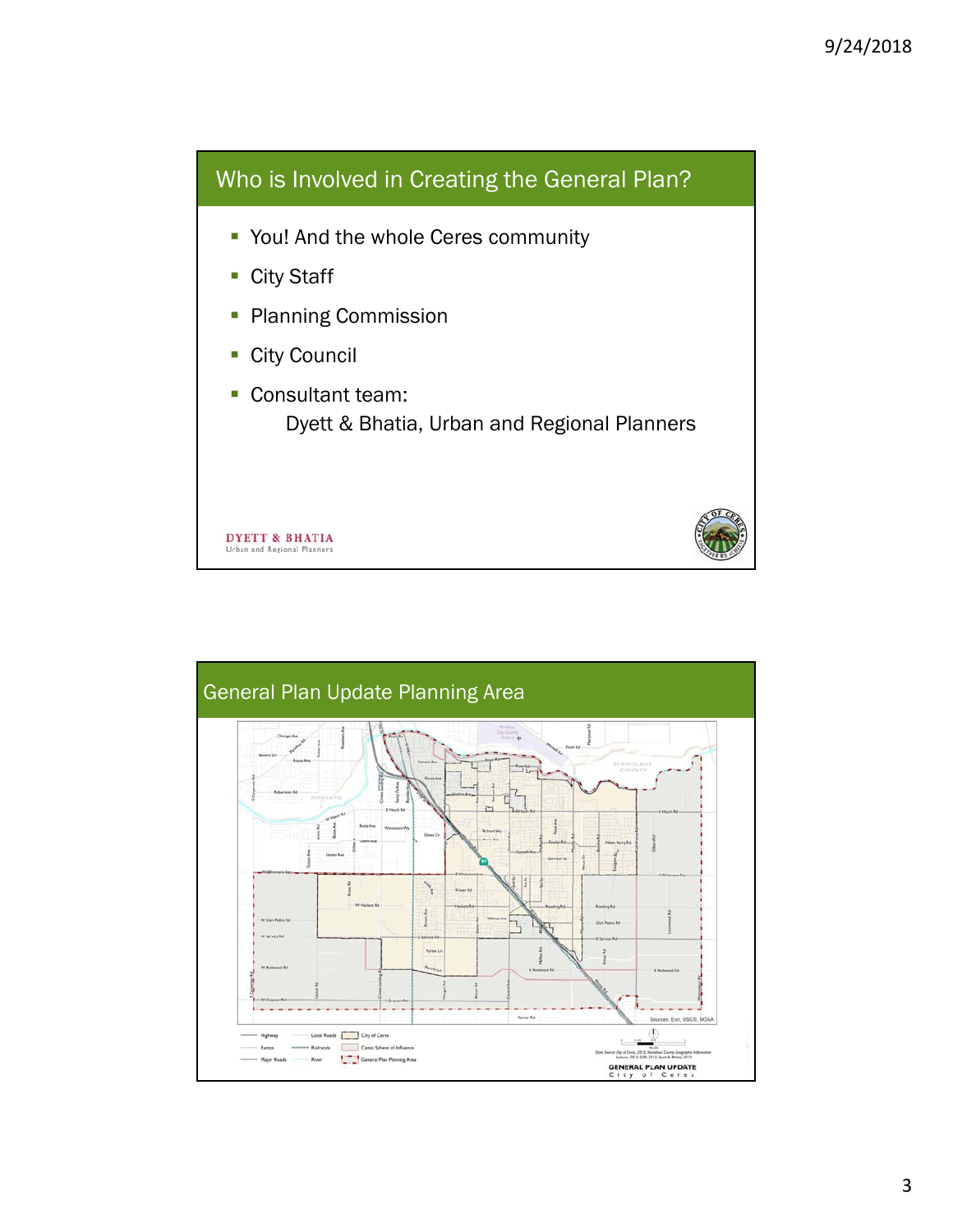

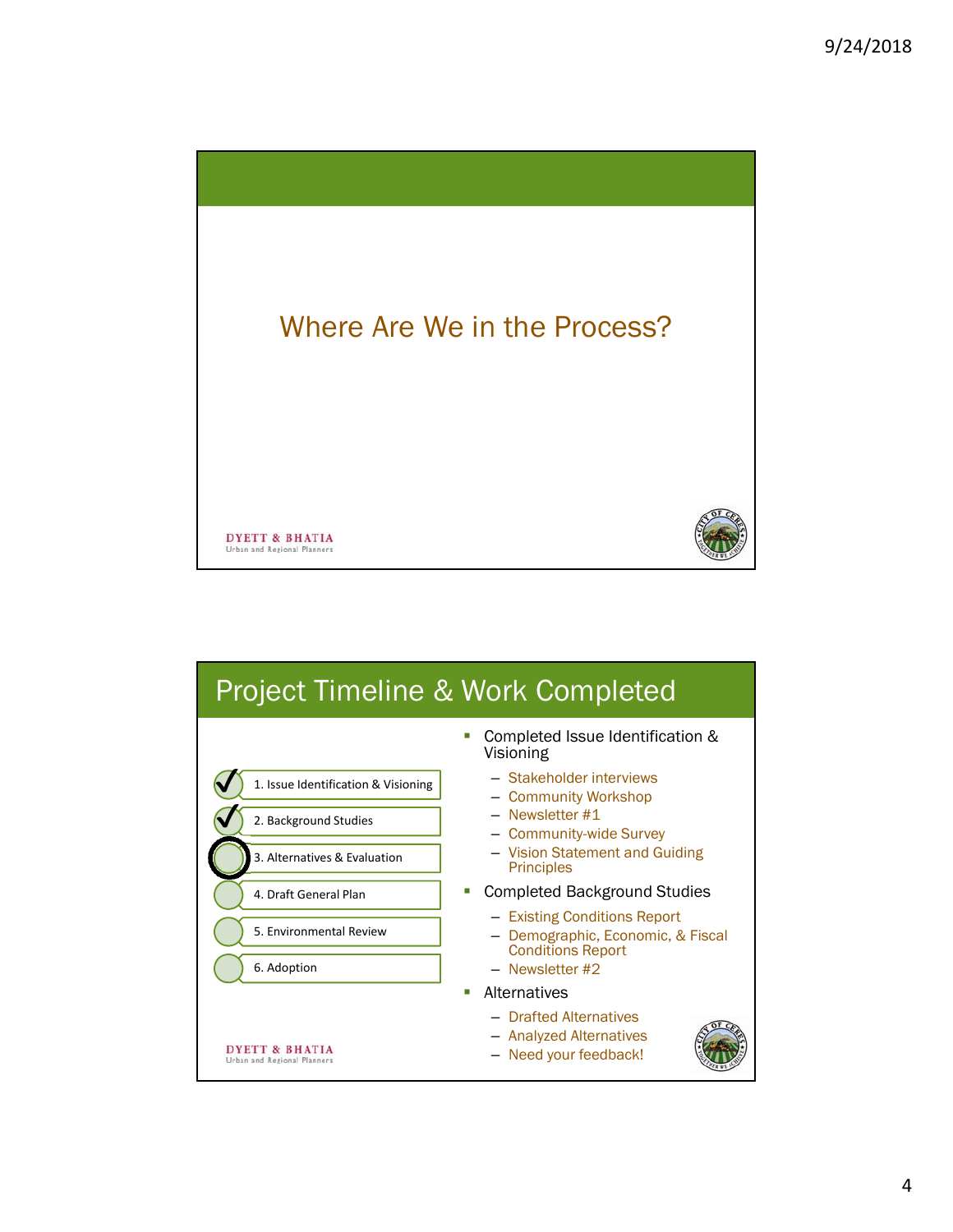



- **Economic Development** 
	- **Revitalization**
	- **Balanced Circulation** Network
- Complete Community



**DYETT & BHATIA** Urban and Regional Planners

■ Health and

**Sustainability** 

**Agricultural Identity**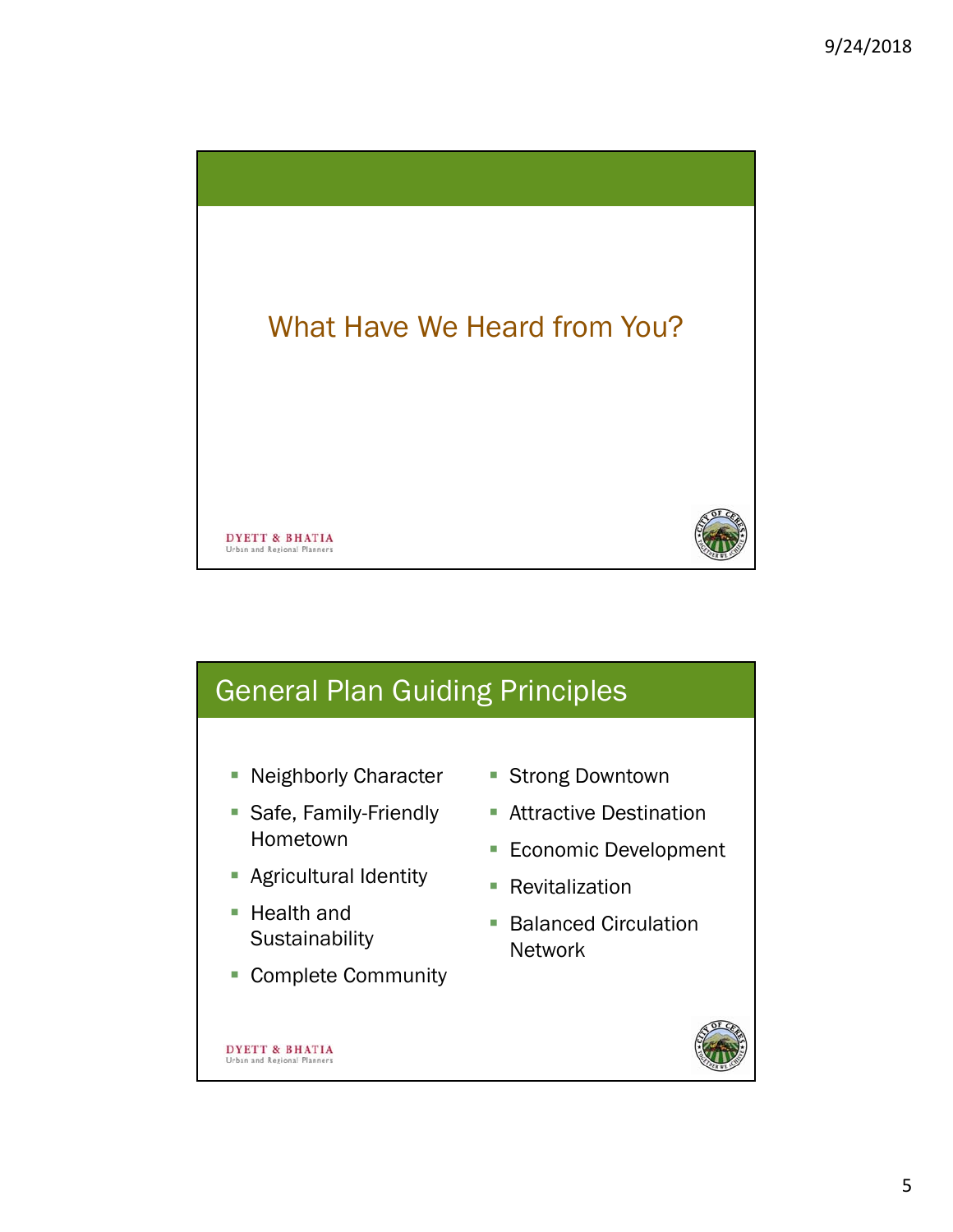## General Plan Vision Statement

## *In 2035, Ceres has:*

- *a continued connection to its agricultural heritage;*
- *a balance of housing and retail choices;*
- *ample job opportunities;*
- *an attractive Downtown;*
- *rich cultural and community events; and*
- *an abundance of recreational opportunities.*

*Ceres is a place where families want to raise their children and businesses want to locate and flourish. In Ceres, people enjoy a safe and healthy city with first-rate community amenities and a clean and sustainable environment.*

**DYETT & BHATIA** Urban and Regional Planner

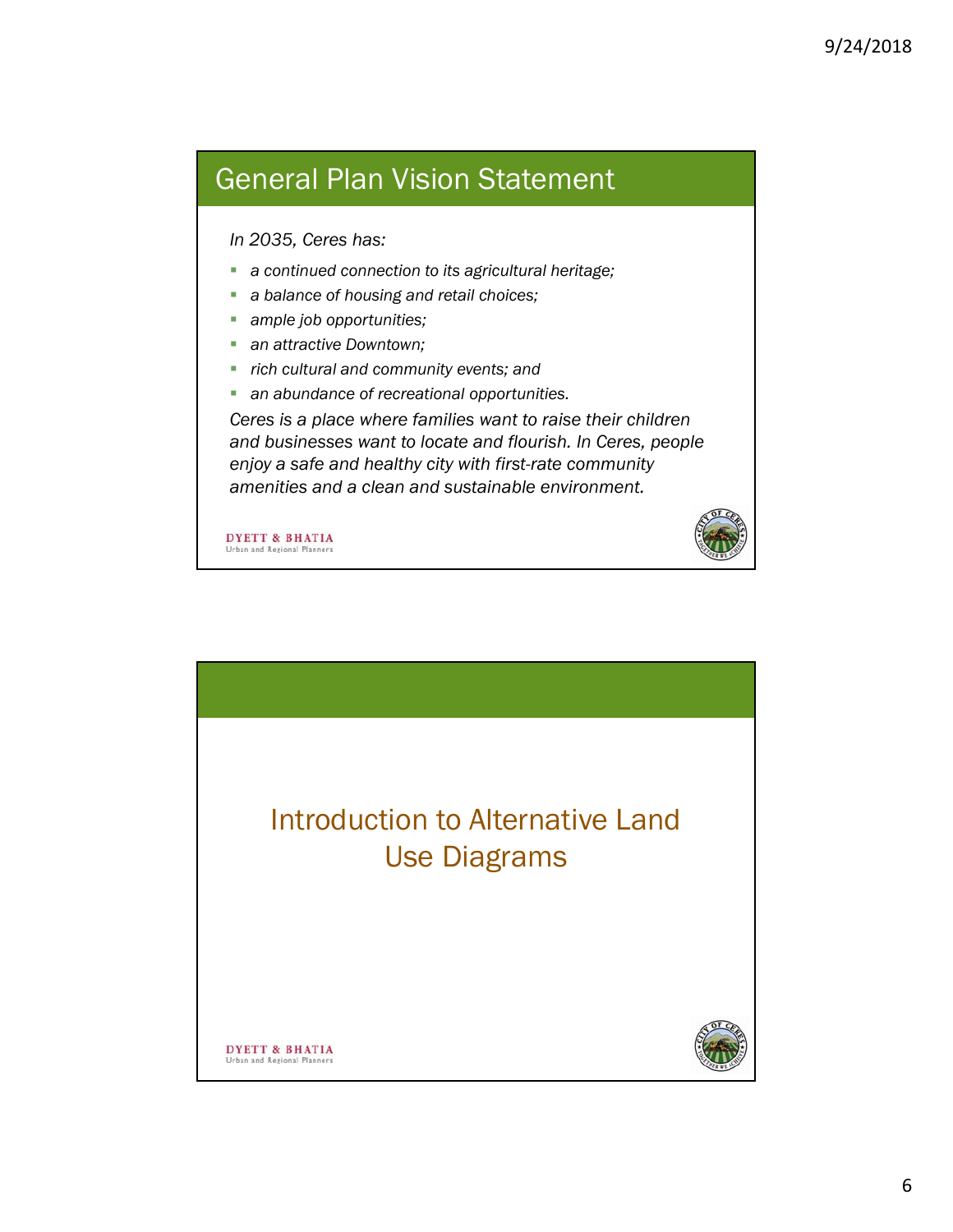

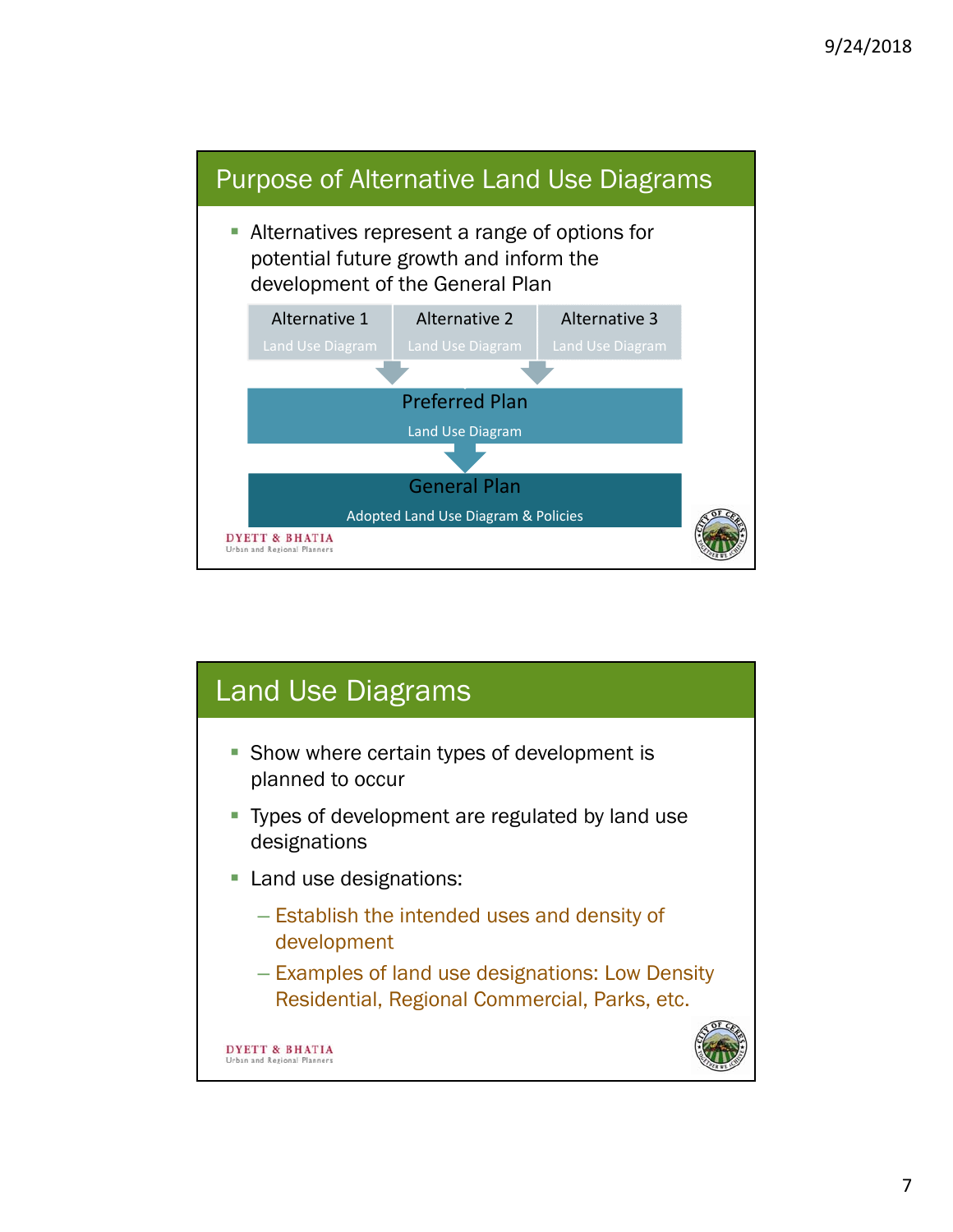

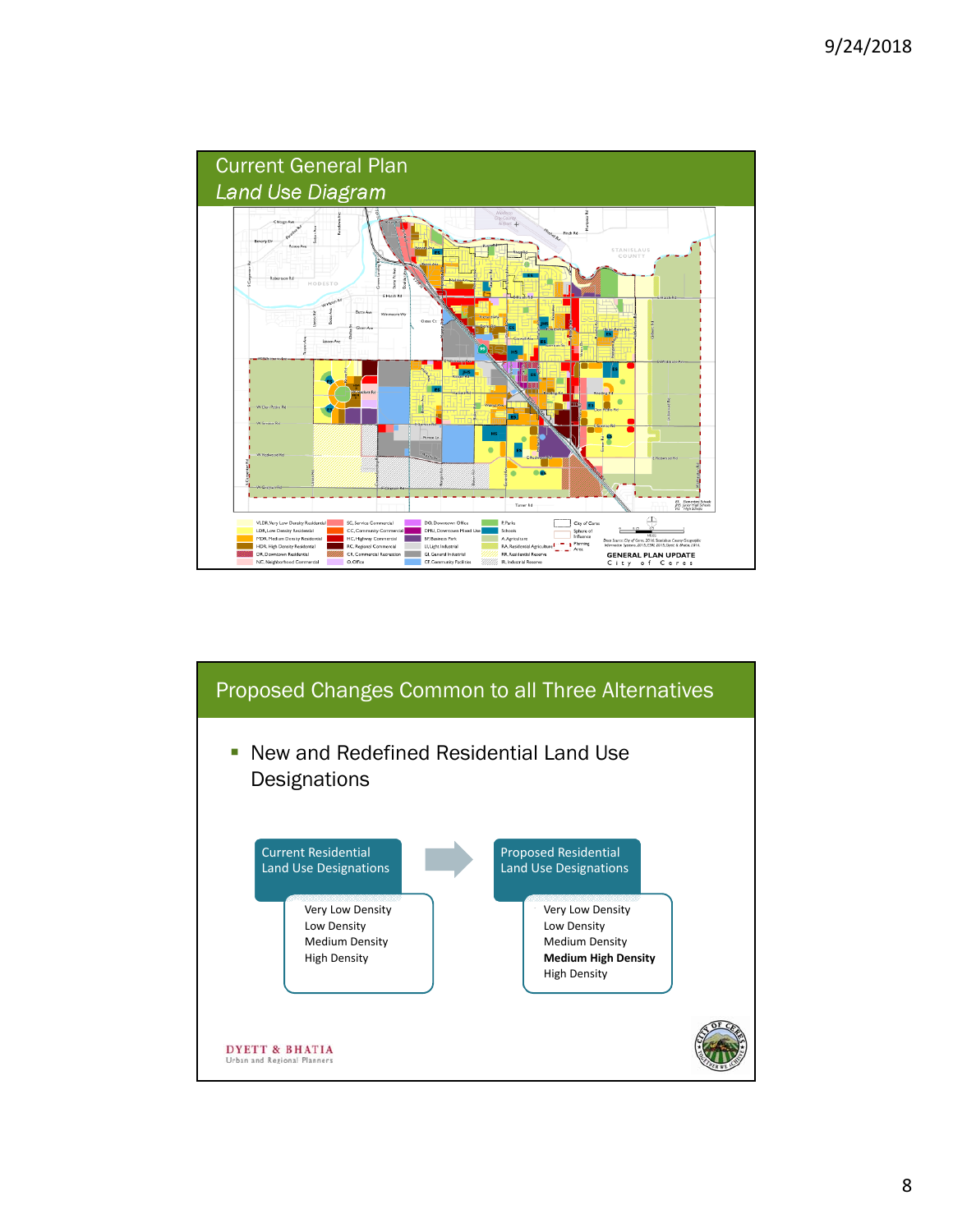

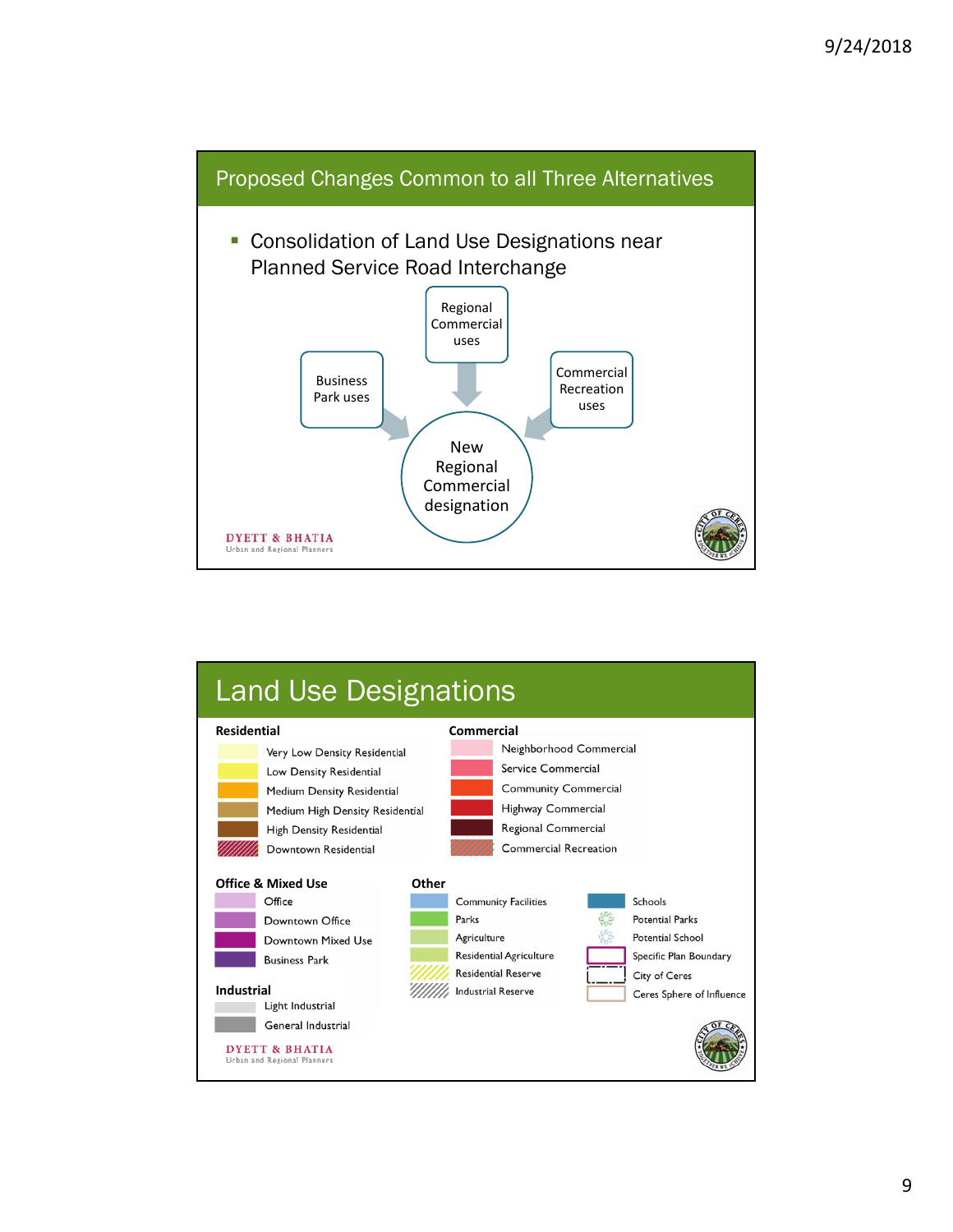

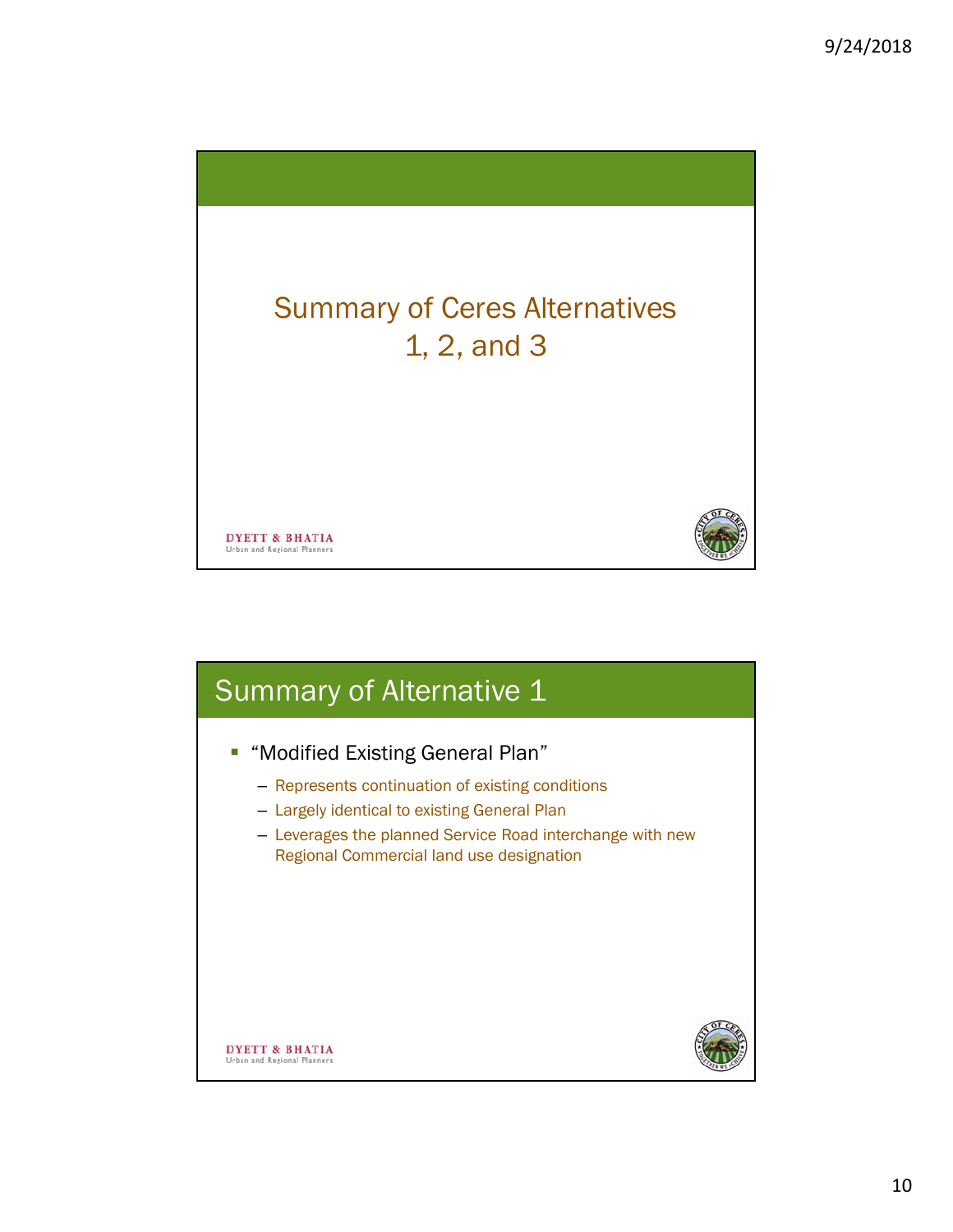